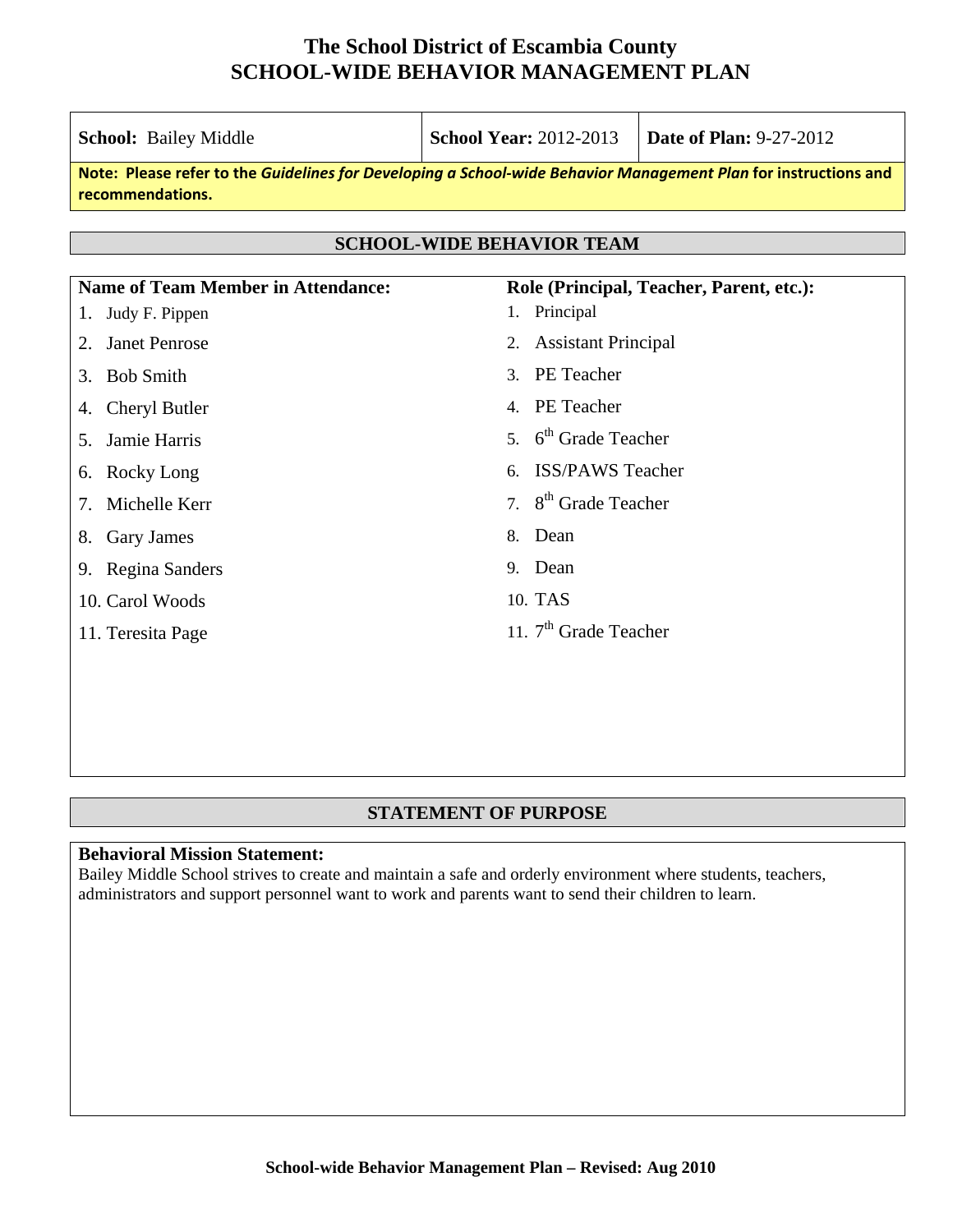### **BASELINE DATA**

### **PREVIOUS SCHOOL YEAR** 2011 – 2012

| <b>Office Discipline Referrals (ODR)</b>                                                        |       |  |
|-------------------------------------------------------------------------------------------------|-------|--|
| Number of Office Discipline<br>Referrals (ODR)                                                  | 1024  |  |
| Average ODR per Student<br>$(\# ODR \div \# \text{ of students enrolled})$                      | 0.73  |  |
| Number of Students with ODR                                                                     | 358   |  |
| <b>Out-of-School Suspensions (OSS)</b>                                                          |       |  |
| Number of Incidents of<br>Out-of-School Suspension (OSS)                                        | 237   |  |
| Average OSS per Student<br>$(\text{\#} \text{OSS} \div \text{\#} \text{ of students enrolled})$ | 0.169 |  |
| Number of Students with OSS                                                                     | 147   |  |

| <b>In-School Suspensions (ISS)</b>                                 |       |  |  |
|--------------------------------------------------------------------|-------|--|--|
| Number of Incidents of                                             | 223   |  |  |
| In-School Suspension (ISS)                                         |       |  |  |
| Average ISS per Student<br>$(\# ISS \div \# of students enrolled)$ | 0.159 |  |  |
| Number of Students with ISS                                        | 140   |  |  |
| <b>Attendance</b>                                                  |       |  |  |
| <b>Average Daily Attendance</b>                                    | 95.45 |  |  |
| <b>Bullying Prevention</b>                                         |       |  |  |
| Percent of Students Trained                                        | 100   |  |  |
| Percent of                                                         | 100   |  |  |
| <b>Staff Trained</b>                                               |       |  |  |

### **ADDITIONAL DATA AND OUTCOMES**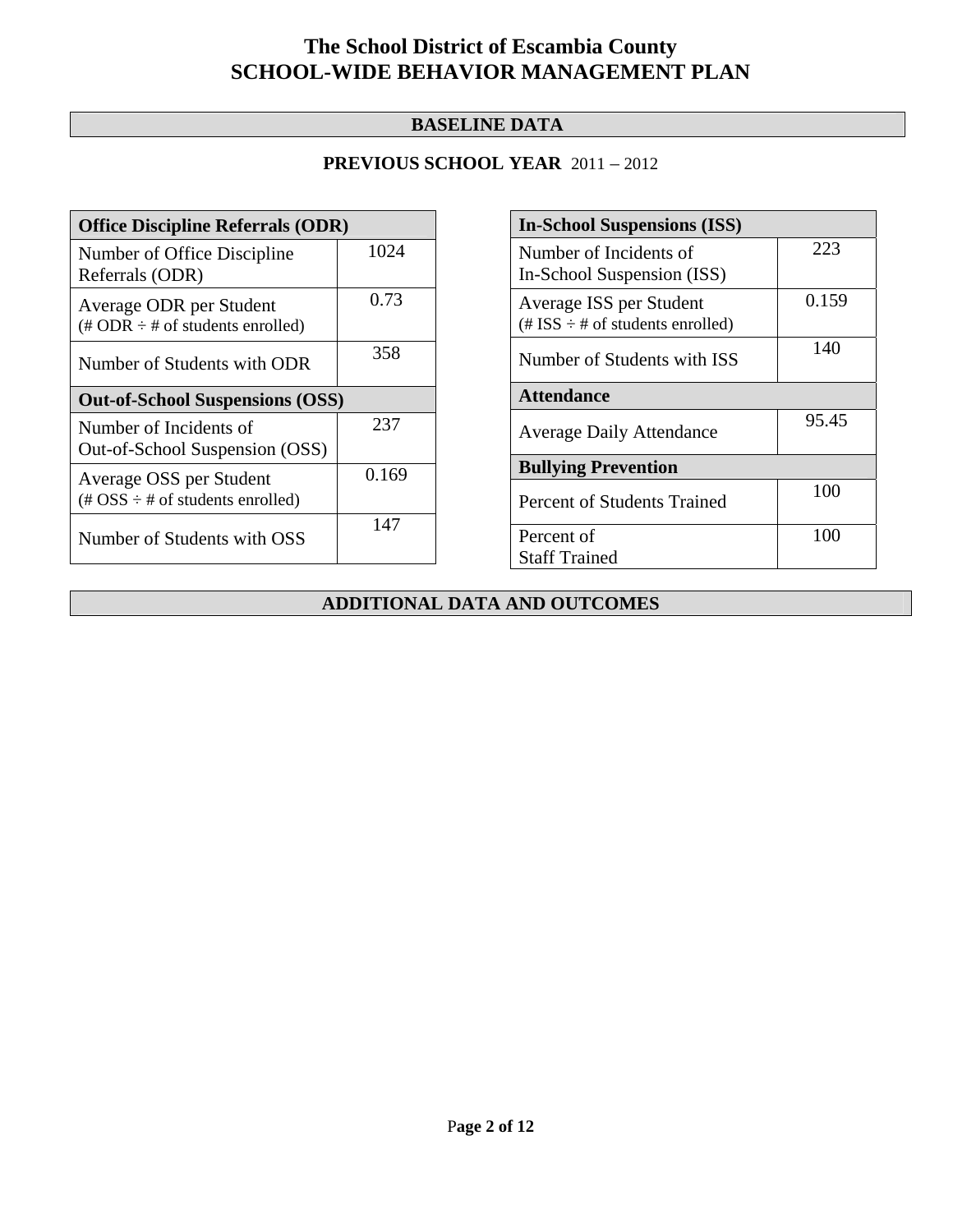**What other data or outcomes will your school use for continuous monitoring of your school-wide behavior management plan (e.g., academic data, faculty attendance, school surveys, training, ESE referrals, etc.)? The outcomes may also include various ways of analyzing school-wide behavioral data as outlined in the** *School-wide Behavioral Data Guide* **(e.g., referrals/suspensions by grade level, location, problem behavior, time of day, student, class, etc.).**

The following programs will continue to be implemented this year:

PAWS Program - Designed for students that have accrued six or more serious referrals

ISS Program - Designed to assist students in regaining acceptable behavior while working in a quiet workspace.

From the last school year's behavioral data, counselors create a list of student names that had six or more referrals and meet with those students concerning corrected behavior. The counselors contact the parent to discuss our PAWS program and to encourage students to come to school with a positive attitude. The goal is to have students come prepared to learn and to reduce the behavior(s) that they exhibited the year before.

School-wide Behavioral Data that will be used throughout the school year will be Incident Summary, Action Summary, Consecutive Absences Report, and Student Discipline Records Report each nine weeks. In addition, we will be reviewing which teachers have the greatest number of referrals to see if classroom management training needs to be provided or student schedule change.

From these reports, the BMT can determine our areas of need and make plans to address target groups or the whole student population. Deans and other teacher representatives will present information regarding behaviors or issues that arise that are not covered on the above reports. The BMT meets once a month.

### **SCHOOL-WIDE BEHAVIORAL GOALS**

### **1. Out-of-school suspension**

Through the implementation of our school-wide discipline plan, we will strive to maintain the baseline level of 237 which was reduced from 325 the previous year and attempt to decrease the number of OSS by .01%.

### **2. Attendance**

By following attendance checklist, we will strive to maintain the baseline attendance of 95.45% by +/- .4 %.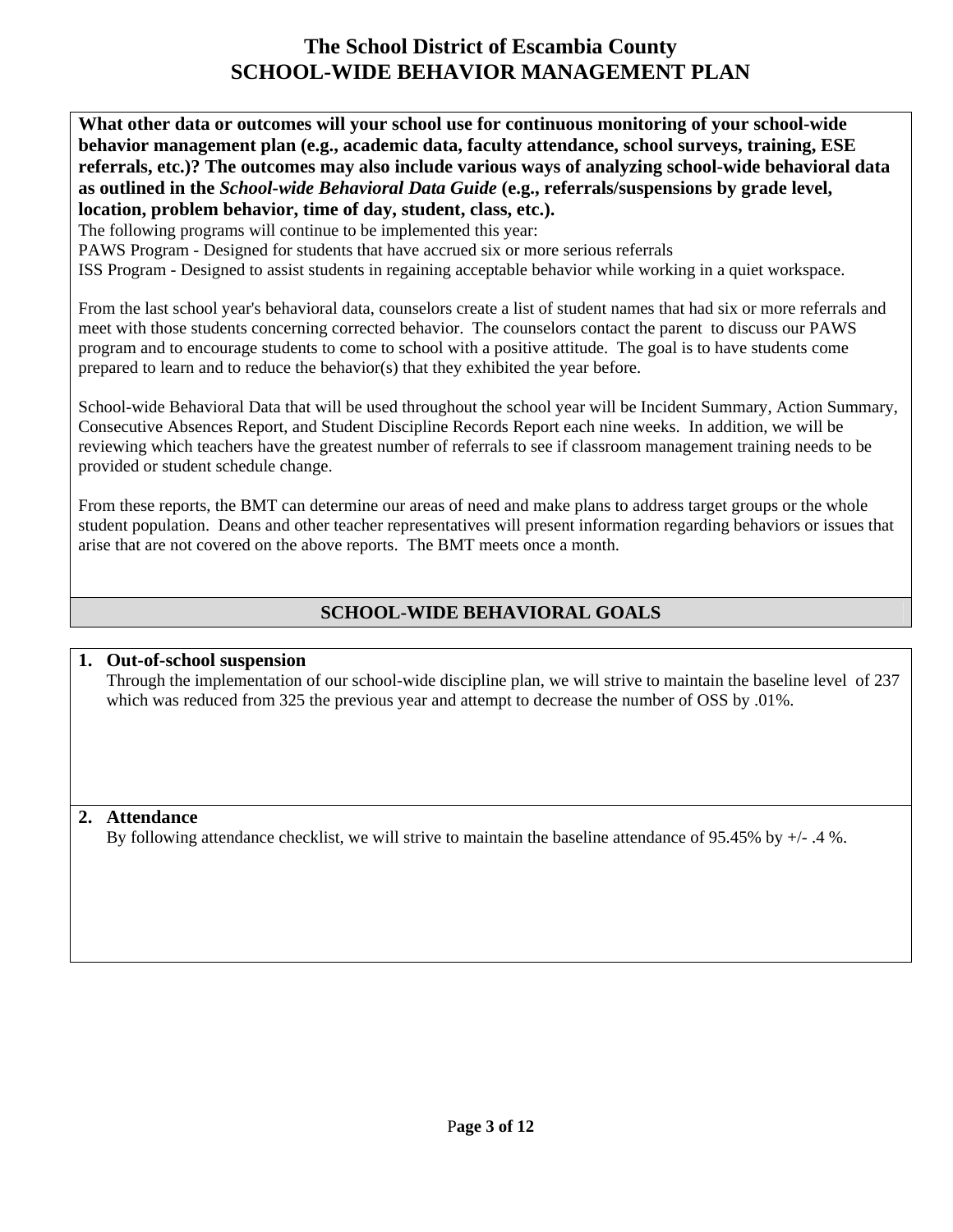|    | 3. Bullying<br>All faculty will be trained on bullying through the Safe-Schools online training program or through faculty<br>presentation. All students will be trained about bullying and school policies through the use of Second Step<br>Program in the social studies classes.                                                 |
|----|--------------------------------------------------------------------------------------------------------------------------------------------------------------------------------------------------------------------------------------------------------------------------------------------------------------------------------------|
| 4. | <b>Office Discipline Referrals</b><br>Through continued use of the Minor Classroom/School Misbehavior plan posted in all classrooms, teachers will<br>implement a minimum of three interactions, of which one must be parent contact. We will strive to maintain the<br>baseline number of ODRs and will attempt to reduced by .05%. |
| 5. | Other                                                                                                                                                                                                                                                                                                                                |
|    | 6. Other                                                                                                                                                                                                                                                                                                                             |

### **PROGRESS MONITORING**

**Your school-wide behavior team should meet to review data and discuss concerns or revisions to your school-wide behavior management plan once a month and complete progress monitoring forms quarterly. Describe when you plan to meet (days, location, and time) throughout the school year.**  The discipline committee will meet on the fourth Wednesday of every month in the Media Center at 8:35 AM to review the behavior plan and to monitor progress toward the behavior goals.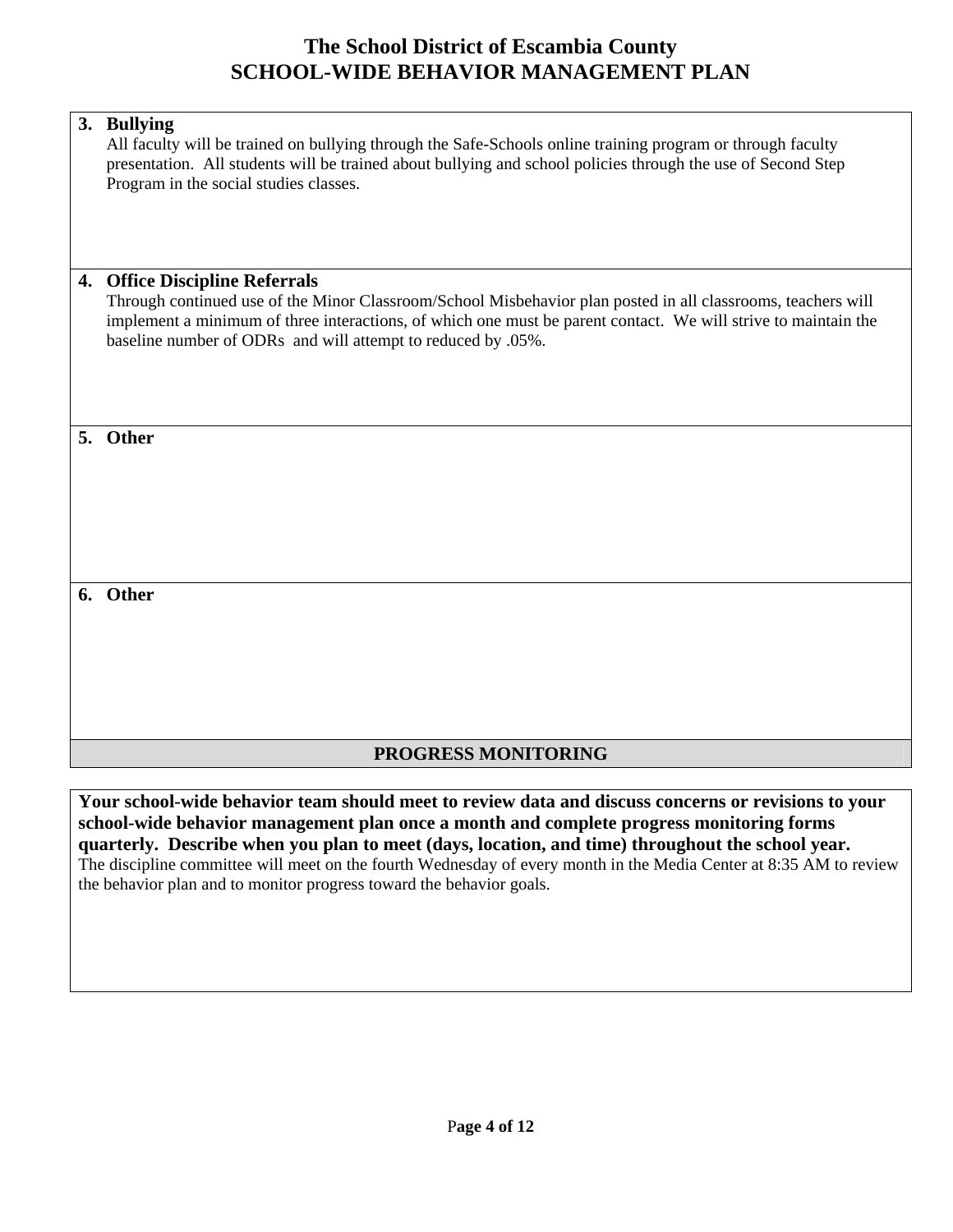

## **SCHOOL EXPECTATIONS AND RULES**

### **List 3 – 5 school-wide expectations**

Safety: Walk in hallways and on sidewalks. Keep hands and feet to self. Be alert. Respectful: Use whisper voices. Walk facing forward. Keep hands at ones side. Speak politely to adults and peers. Responsible: Be on time for class. Bring school supplies. Complete assignments on time.

|                                        | <b>Setting:</b> | <b>Setting:</b> | <b>Setting:</b> | <b>Setting:</b> |
|----------------------------------------|-----------------|-----------------|-----------------|-----------------|
| <b>Rules</b> /<br><b>Expectations:</b> | Cafeteria       | Hall            | Restroom        | Classroom       |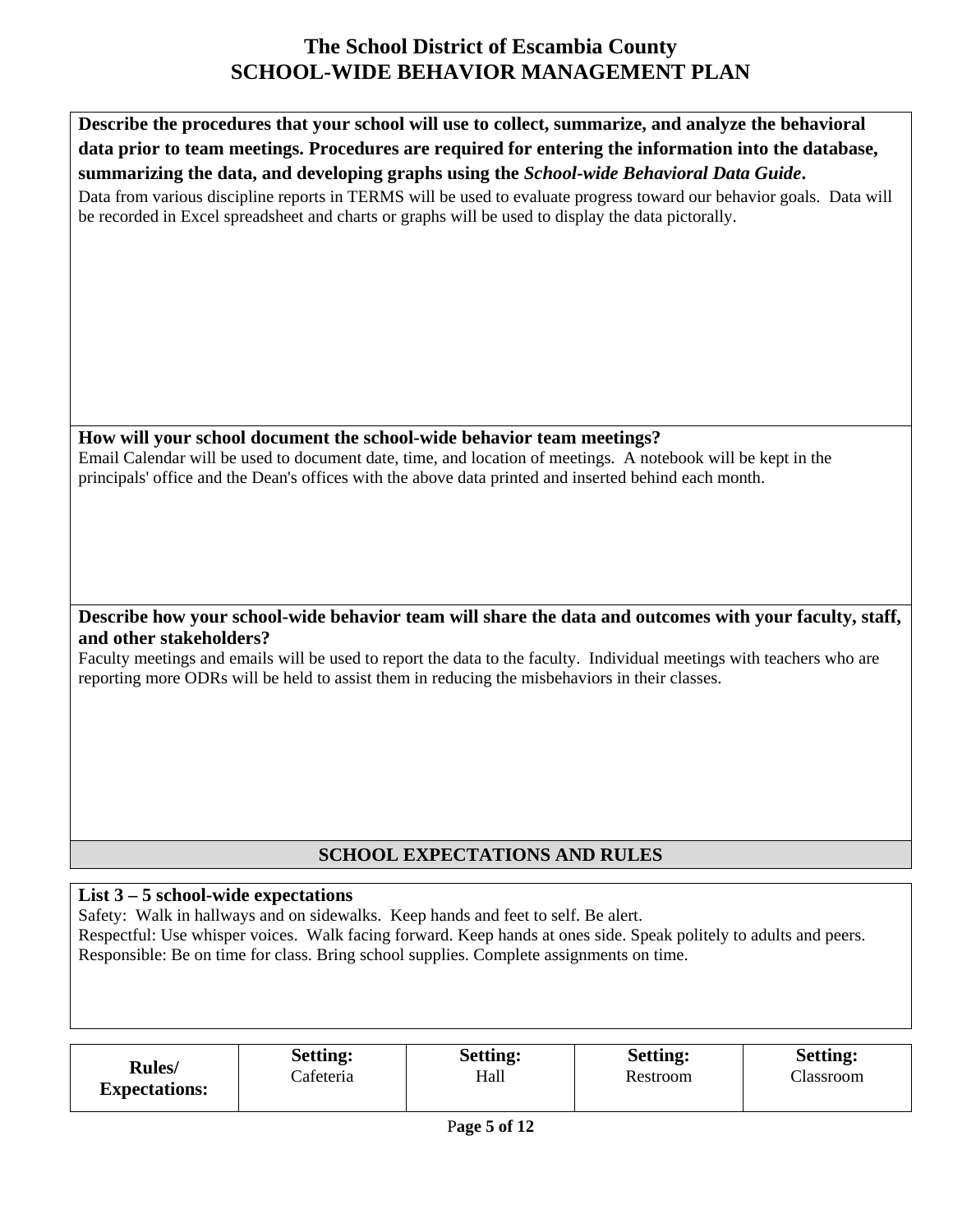| Be Respectful  | Keep hands, feet and<br>objects to self.<br>Keep your place in line.<br>Speak politely to<br>cafeteria staff. | Stay to the right.<br>Wait for complete class<br>to pass before moving<br>on.<br>Stop at intersections.    | Waite your turn.<br>Give others privacy.                                                                                                    | Wait your turn to speak.<br>Give full attention to<br>teacher.<br>Keep hands, feet and<br>objects to self.<br>Leave others personal<br>items alone. |
|----------------|---------------------------------------------------------------------------------------------------------------|------------------------------------------------------------------------------------------------------------|---------------------------------------------------------------------------------------------------------------------------------------------|-----------------------------------------------------------------------------------------------------------------------------------------------------|
| Be Responsible | Clean up after yourself.<br>Push in chair when<br>leaving.<br>Sit in assigned area.                           | Use inside voices.<br>move in an orderly<br>fashion.<br>Be where you are<br>supposed to be and on<br>time. | Refrain from writing on<br>stalls and walls.<br>Place paper towels in<br>trash.<br>Keep floor clean.<br>Report any problems to<br>an adult. | Keep your area neat.<br>Take care of books,<br>classroom supplies and<br>equipment.<br>Return classroom<br>supplies to correct<br>location.         |
| Be Prepared    | Have lunch monoey<br>and/or lunch with you<br>prior to entering<br>cafeteria.<br>Know your lunch<br>number.   | Know where you are<br>headed.<br>Have a pass.                                                              |                                                                                                                                             | Come with needed<br>materials.<br>Be ready to start when<br>teacher enters.<br>Be on time to class.                                                 |
|                |                                                                                                               |                                                                                                            |                                                                                                                                             |                                                                                                                                                     |
|                |                                                                                                               |                                                                                                            |                                                                                                                                             |                                                                                                                                                     |
|                |                                                                                                               | <b>TEACHING EXPECTATIONS AND RULES</b>                                                                     |                                                                                                                                             |                                                                                                                                                     |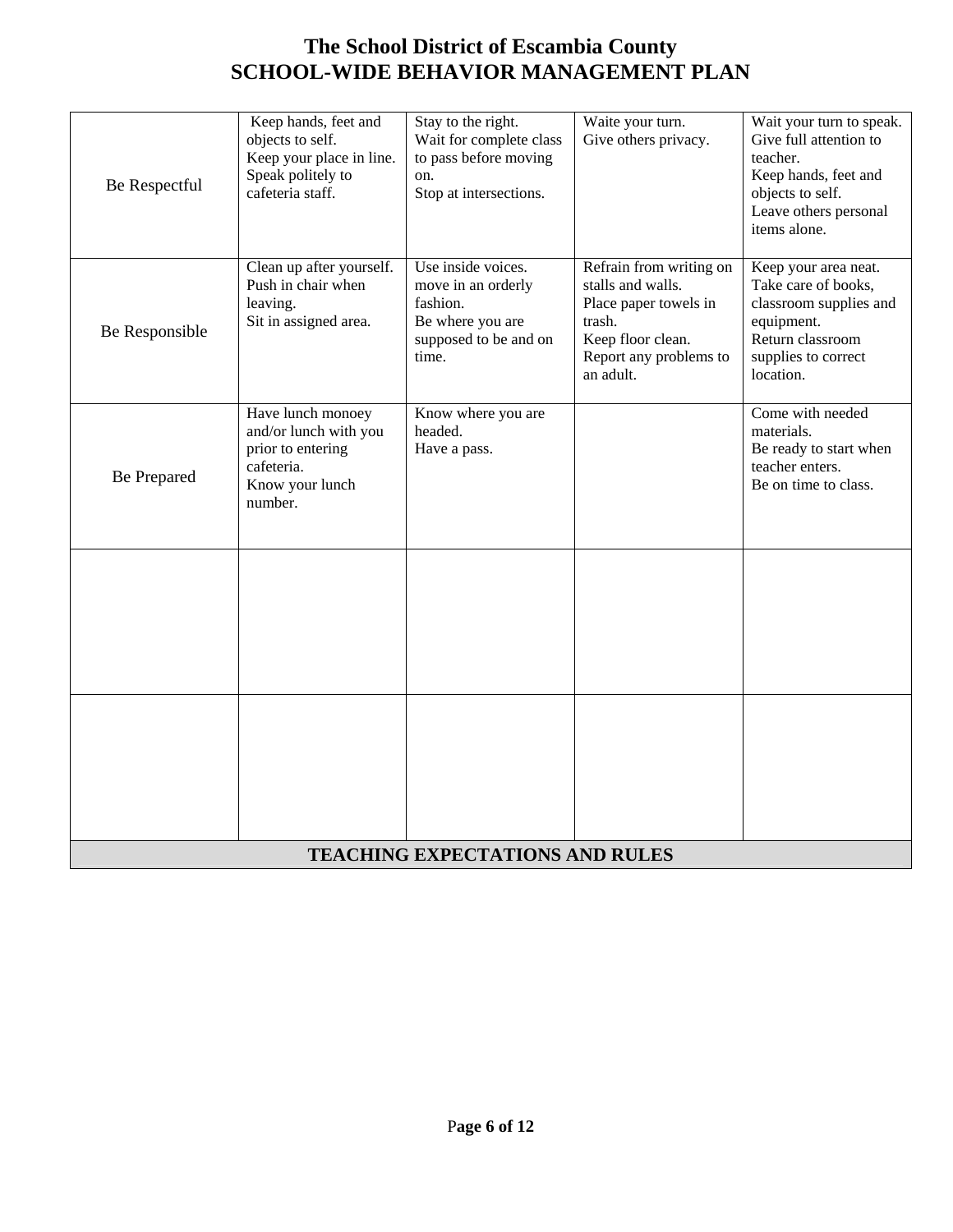**How will your school introduce the school-wide expectations and rules to all of your students and staff?**  The faculty will be introduced during pre-school training. Students will be introduced over a week long period of short, closed-circuit TV segments during homeroom. The expectations will then be reinforced within the individual classrooms by teachers, counselors and deans.

#### **During the school year, what activities will your school implement to encourage on-going direct instruction of the school-wide expectations and rules? How will your school embed the expectations and rules into the daily curriculum?**

Posters will be hung in all classrooms, as well as, the cafeteria, bathrooms, and halls to reinforce our expectations of the students. Curriculum resources will be chosen by individual teachers to reinforce expectations. A "quote of the day" will scroll on Bailey vision throughout the day to keep students focusing on positive behaviors.

### **How often will you plan to provide refresher training on expectations and rules to staff and students in your school? How will you orient and teach new students who arrive mid-year?**

Monthly reminders will be provided through the Bailey Visions. Posters are displayed throughout the school in the halls, bathrooms, and cafeteria. Adminstrators will make appearances on Bailey Vision periodically to remind students about proper behavior and rules.

### **REWARD/RECOGNITION PROGRAM**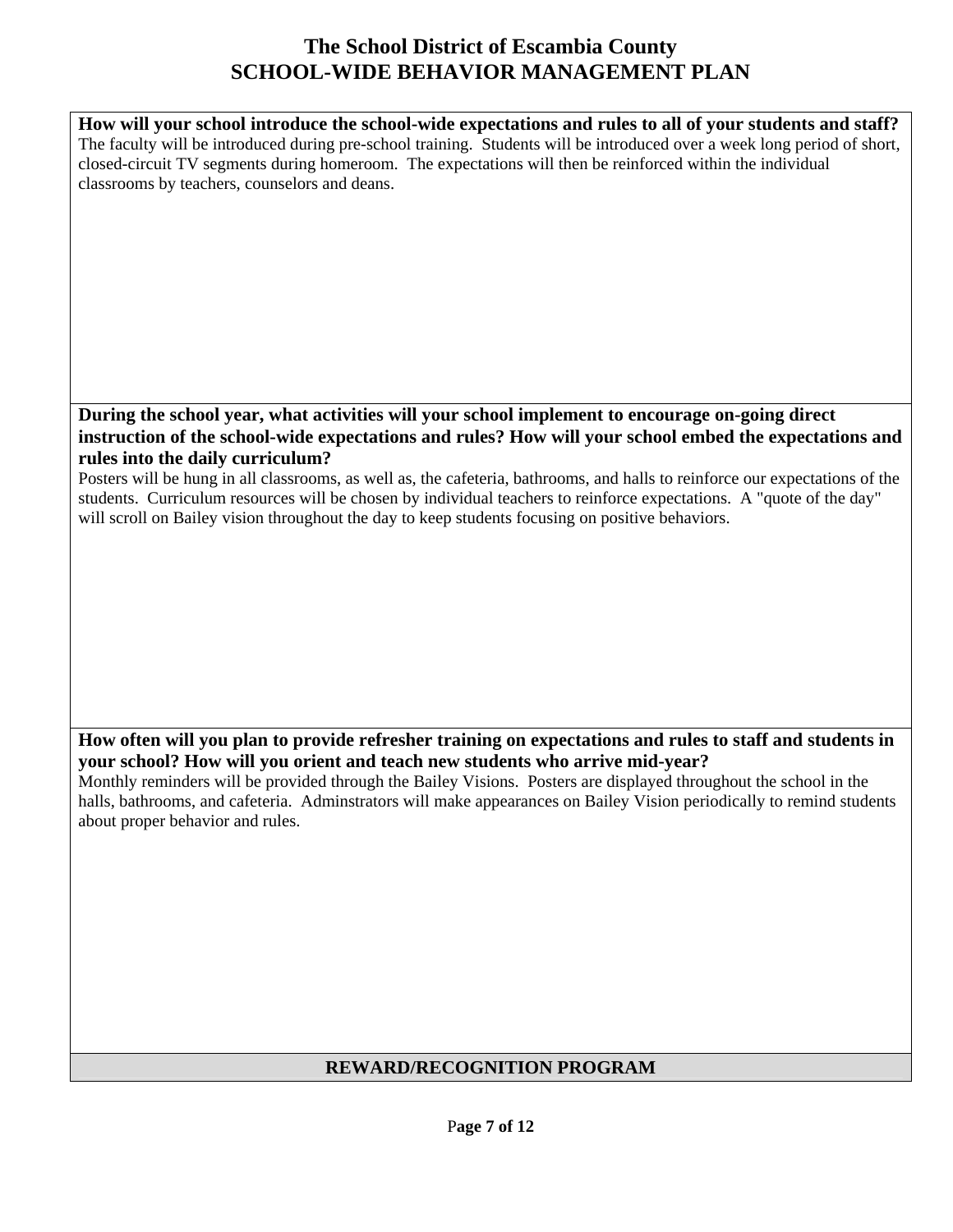#### **What type of reward system will you use?**

The Behavior Management Team (BMT) will begin the program "Bailey ROCKS!"

- R- responsible and respectful
- O- orderly and on task
- C- caring and courteous
- K- knowing and following the rules
- S- self disciplined and safe

When students are seen performing one of the above mentioned positive behaviors they will be rewarded. We have a list of names on the Bailey Vision monthly, as well, as having their names on dog bones on the walls throughout the school. When teachers want to reward an entire class for good behaviors, they will allow the class to have game time. Every month there is a drawing for prizes for those students who have received a "Bone-a-fied Rock Star' bone. Drawings are held on morning annoucements.

#### **Describe the behaviors for which you will reward or recognize students.**

Our school expectations include being responsible, being respectful, being orderly, being prepared as well as being on task, being caring and courteous, konwoing and following the rules. The students will be recognized for taking responsibility for themselves and their actions, showing respect to their peers, teachers and other school personnel as well as being prepared for school.

#### **How will you implement the reward system?**

Teachers will be given a template of dog bones to use when they see a student exhibiting our school expected behaviors. The teachers will give the student a bone with his/her name written on the bone and decorated as the student likes. The bone is displayed in the hallway. We will also list these students' names on Bailey vision for students to read throughout the day. These students' names are turned in for monthly drawings for prizes.

### **DISCIPLINARY PROCEDURES**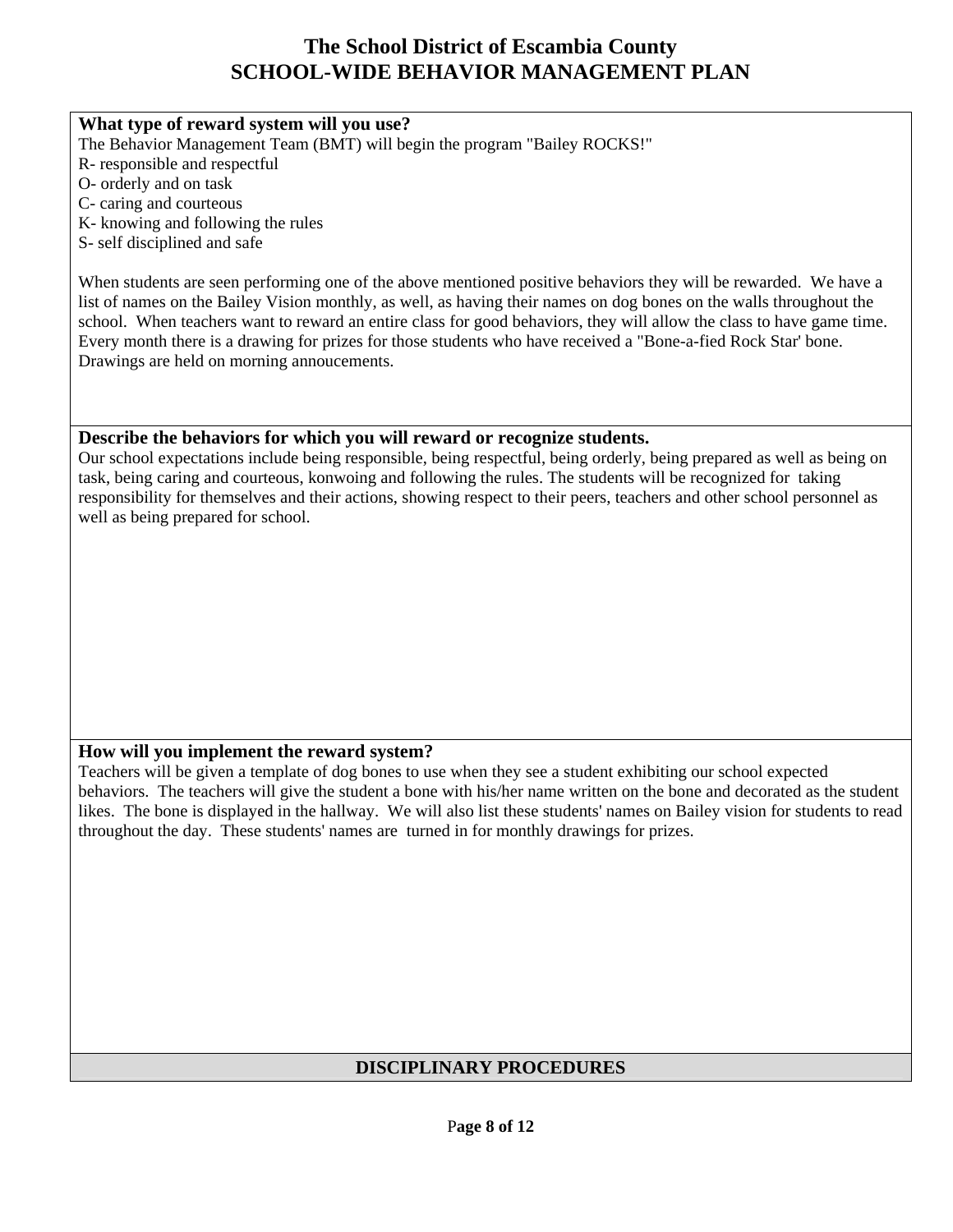**Explain the discipline process at your school. Differentiate between minor and major behavior incidents and describe the process for documenting and addressing both types of incidents.**  Minor Classroom/School Misbehavior

1. A general warning will be issued to the student.

2. A call home to the parent. Leave voicemail message and send home a Home Assistance Letter to be signed by the parent and returned to school the following day. If the child's phone number is long distance, a school messenger call out will be sent out to the parent requesting a call to the school.

3. Implementation of a minimum of two team interventions:

- A. Move student within room
- B. Team time out
- C. Writing assignment
- D. Teacher/Student conference
- E. Friday morning detention
- F. Other team action

#### 4. Office Disciplinary Referral to Administrative Dean

 Major Behavior Incidents are handled immediately by the deans such as: cursing at an adult, disrupting class by loud outbursts, stealing, drugs, weapons, bomb threats, leaving campus, fighting, etc. The parents are contacted and the appropriate consequence is given as deemed appropriate by the deans and/or administrators in accordance with the Rights and Reponsibilities Handbook..

#### **What intervention strategies will your school use to prevent behavior that results in discipline referrals and out-of-school suspensions?**

A school-wide behavior plan will be implemented by all teachers and staff. This plan will be a progression plan beginning with a warning for unwanted behaviors. The teachers will be working on better contact with the parents to eliminate recurring misbehaviors prior to writing an ODR. Guidance counselors will be utilized early in the management of student misbehavior and will work with the student to identify the triggers for misbehavior and try to modify their actions.

#### **DISCIPLINARY PROCEDURES (continued)**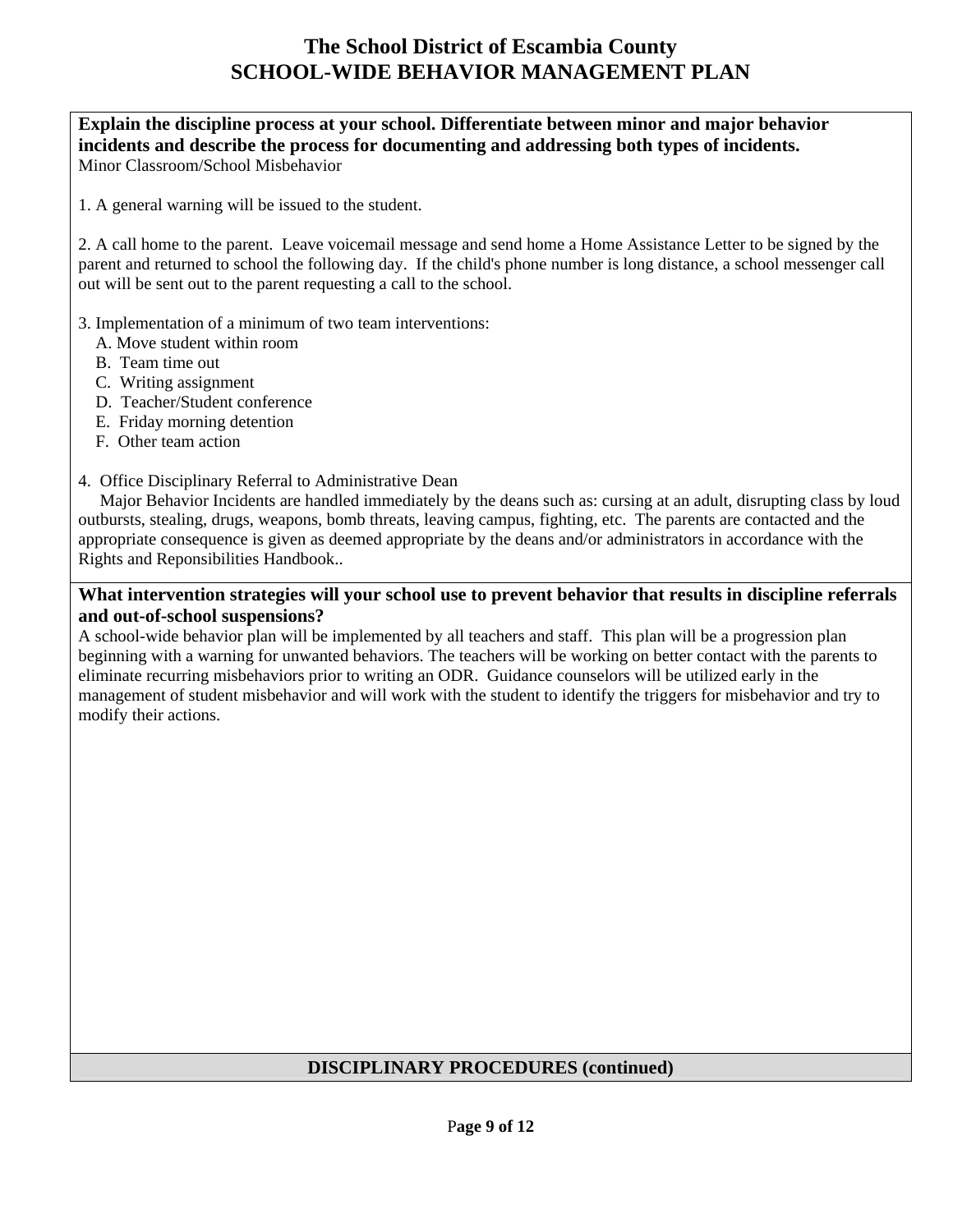### **What are the consequences or disciplinary actions that are used in your school?**

The discipline actions used in our school include Friday morning detention, silent lunch, morning work detail, lunch work detail, parent conferences, behavior contracts, In-school suspension, and Out of School suspension. Students who are repeatedly sent to the dean for discipline issues are asked to meet with the dean and parent, if possible, to sign a behavior contract which, if violated, places student in the "PAWS or In Leiu of" program for 4-9 weeks.

### **For Middle or High Schools:**

**How do the adjudication guidelines complement your disciplinary procedures?** 

The guidelines allow the deans across the district to administer the same level of consequences for the same misbehaviors. The guidelines give several choices to choose from, so the deans are able to use the resources they have available to them at their respective schools.

### **TRAINING AND IMPLEMENTATION**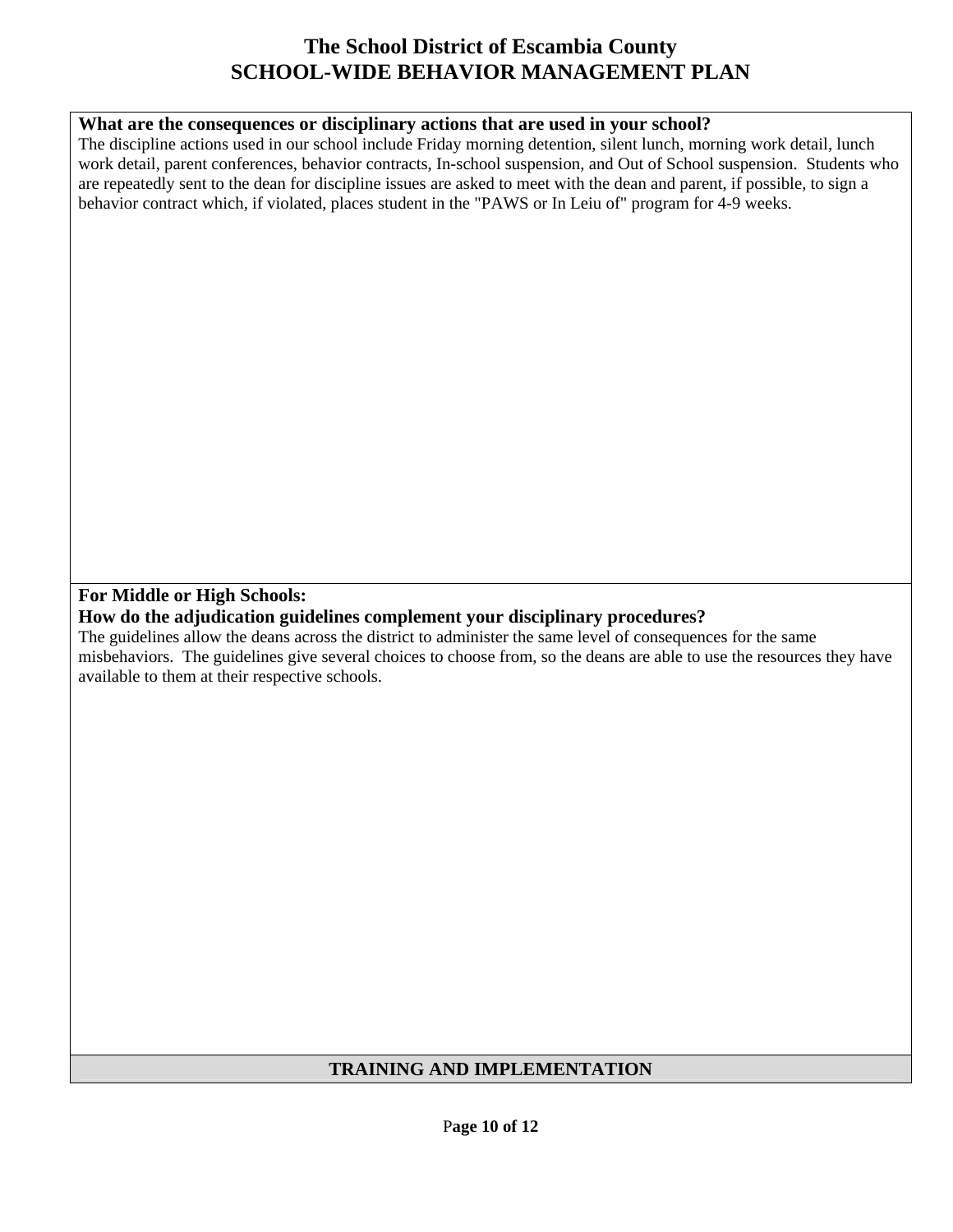| Describe any training needs, material needs, and/or environmental arrangements necessary to                             |
|-------------------------------------------------------------------------------------------------------------------------|
|                                                                                                                         |
| implement your school-wide behavior management plan.                                                                    |
| The BMT will train teachers and faculty at the beginning of the school year so that everyone at the school site will be |
| familiar with the behavior plan and follow it correctly.                                                                |
|                                                                                                                         |
|                                                                                                                         |
|                                                                                                                         |
|                                                                                                                         |
|                                                                                                                         |
|                                                                                                                         |
|                                                                                                                         |
|                                                                                                                         |
|                                                                                                                         |
|                                                                                                                         |
|                                                                                                                         |
|                                                                                                                         |
|                                                                                                                         |
|                                                                                                                         |
|                                                                                                                         |
|                                                                                                                         |
| Describe how your school will train all faculty and staff on your school-wide behavior management                       |
| plan. How will you orient and teach new faculty and staff who arrive mid-year?                                          |
|                                                                                                                         |
| The goal for the year is to cover our walls with "Bone-a-fied Rock Star" dog bones. To encourage the faculty and staff  |
| to continue this endeavor we will have teacher "shout outs" to keep our faculty excited about our school plan. New      |
| teachers will be trained by a team member or mentor. The online faculty handbook has the Behavior Management Plan       |
|                                                                                                                         |
| included for the new teacher's reading. An assigned mentor will check with the new teacher to see if he/she has         |
| questions about the BMP.                                                                                                |
|                                                                                                                         |
|                                                                                                                         |
|                                                                                                                         |
|                                                                                                                         |
|                                                                                                                         |
|                                                                                                                         |
|                                                                                                                         |
|                                                                                                                         |
|                                                                                                                         |
|                                                                                                                         |
|                                                                                                                         |
|                                                                                                                         |
| What school-wide routines and procedures will be implemented by all faculty and staff to facilitate                     |
| your school-wide behavior management plan?                                                                              |
|                                                                                                                         |
| All teachers will use the same classroom Behavior Management Plan. All classrooms will post the same classroom          |
| rules to follow.                                                                                                        |
|                                                                                                                         |
|                                                                                                                         |
|                                                                                                                         |
|                                                                                                                         |
|                                                                                                                         |
|                                                                                                                         |
|                                                                                                                         |
|                                                                                                                         |
|                                                                                                                         |

# **TRAINING AND IMPLEMENTATION (continued)**